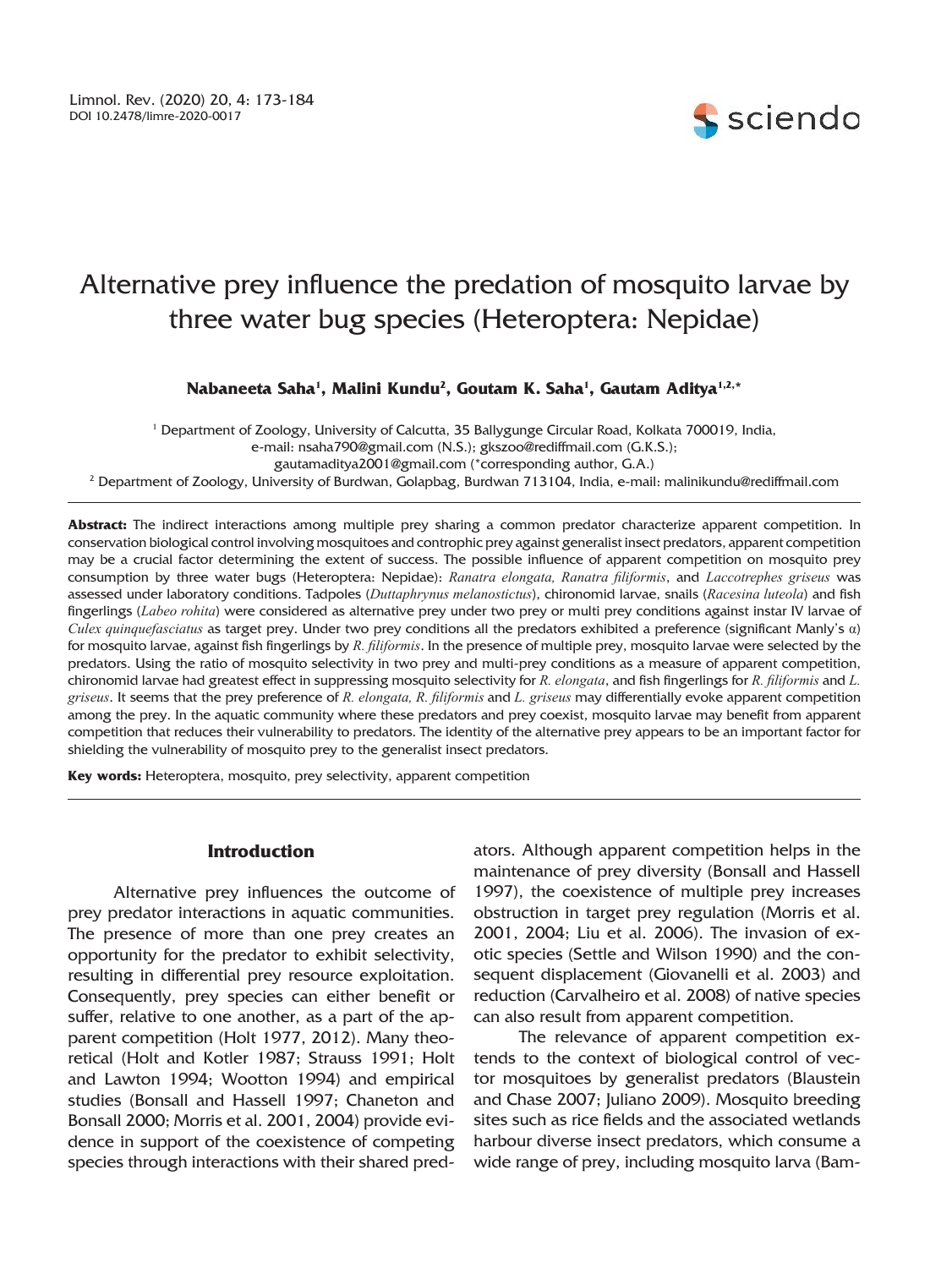baradeniya et al. 2004; Banerjee et al. 2010; Kundu et al. 2014). Consumption of alternative prey reduces the vulnerability of mosquito prey to the insect predators, affecting the regulation of vector mosquitoes. As a consequence of consumption by a shared predator, the competitive effect of alternative prey on the mosquito larvae is reduced, which may enhance the mosquito population similarly to the expected outcome of apparent competition. Although a wide dietary choice may favour generalist predators to sustain conditions with depleted prey, the efficacy to reduce target prey is affected. Empirical evidence indicates that alternative prey buffers the vulnerability of target mosquito prey regulation by guppy (*Poecilia* spp.) and mosquitofish (*Gambusia* spp.) (Bence 1988; Blaustein 1992; Manna et al. 2008, 2011; Kumar et al. 2015). Chironomid larvae, zooplankton and other alternative prey reduce mosquito prey consumption by insect predators like water bugs (Aditya et al. 2004; Saha et al. 2009, 2010; Sivagnaname 2009), odonate larvae (Saha et al. 2010, 2012) and dytiscid beetles (Aditya and Saha 2006) inhabiting tropical ponds and wetlands (Sunish and Reuben 2002; Bambaradeniya et al. 2004; Das et al. 2006). Even mosquito egg-raft predation varies in the presence of alternative prey and predator identity (Mukherjee and Blaustein 2019). In the majority of these studies, the insect predators exhibit mosquito prey selectivity against a single alternative prey, although it is more obvious that natural habitats will host multiple species as alternative prey. Since the extent of apparent competition may vary with the number and identity of alternative prey taxa, it is useful to compare the ability of a particular alternative prey when present separately or in groups. This would help to elucidate the efficiency of that particular alternative prey in reducing the predation pressure on the mosquito.

In order to justify these propositions, in the present study, mosquito prey selectivity of three predatory water bugs (Heteroptera: Nepidae), in the presence of single and multiple alternative prey were assessed under laboratory conditions. Insects belonging to the family Nepidae commonly occur in the wetland ecosystem together with mosquito larvae (Bambaradeniya et al. 2004; Das et al. 2006; Kundu et al. 2014). The general biology of these insects indicates their availability throughout the year. Apart from mosquito larvae, chironomid larvae, snails, fish fry and tadpoles are the common prey of these predatory insects (Ohba and Nakasuji 2006; Sano et al. 2011; Kloskowski et al. 2020). The predation ecology of the insects may vary in a context dependent manner (Juliano 2009), depending on the presence of the alternative prey (Saha et al. 2009, 2010, 2012), the habitat conditions (Saha et al. 2008, 2009; Dalal et al. 2019) and the search area (Dalal et al. 2020). A precise assessment of the functional role of the insects as predators of mosquitoes can be deduced through the study on prey consumption in the presence of alternative prey with the possibilities of several indirect interactions (Blaustein and Chase 2007), like apparent competition or intraguild predation (Barry and Roberts 2014; Kundu et al. 2014; Brahma et al. 2015a,b). In a similar way, the species-specific variations of the alternative prey in mosquito prey selection by the predatory insects will be an important aspect to judge the success in the biological control of mosquitoes.

Although the application of generalist insect predators for mosquito control has inherent limitations, these predators nevertheless enable natural regulation, preventing the ill effects of pesticides. The functional aspects of the predators reflect both the opportunity and the limitations of their use in the biological control programme (Dambach 2020). Considering conservation biological control as an opportunity, and the generalist predatory nature as a limitation for mosquito regulation, some insights about indirect interactions (Barry and Roberts 2014; Kundu et al. 2014; Brahma et al. 2015a,b) can be deduced through observation of the predation of nepid bugs in the present study. The selection of mosquito against one or multiple alternative prey by the insect predators will reflect the efficacy of insect predators in biological control of mosquitoes (Fig. 1). Similarly, the species-specific roles of each prey in reducing the vulnerability of the mosquito prey, separately, as well as in groups, will reflect the possibility of apparent competition. Thus, mosquito prey selectivity by nepid bugs and the role of the alternative prey remained the test hypothesis in the present study.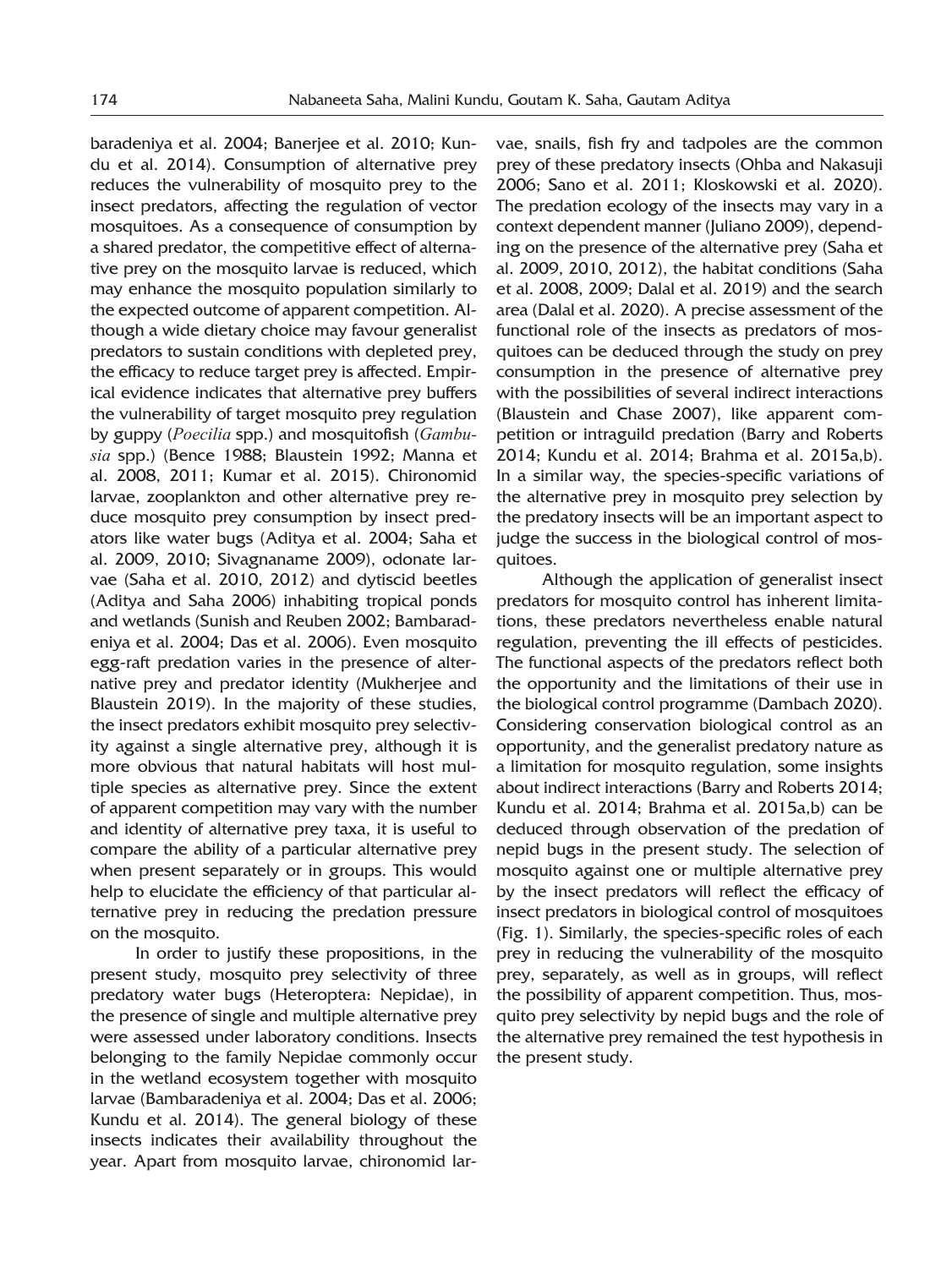

Fig. 1. Apparent competition and mosquito control using insect predators: the interactions between mosquito predator (filled circle) and target (mosquito) prey (square) in the presence of single (A) and multiple (B) alternative prey (open circles) and direct (straight lines) and indirect interactions (dotted lines) are shown. The strength of apparent competition of a particular alternative prey was expressed as a ratio in the single and multiple alternative prey system. The width weight of the arrows represents preference for the prey. Ability of alternative prey to lower the efficacy of mosquito control by the predators is expressed as the coefficient of apparent competition, and the individual strength of the alternative prey was evaluated in the present study

# **Materials and methods**

## Predators: Collection and maintenance

The insect predators (Heteroptera: Nepidae): *Ranatra elongata* Fabricius, 1790, *Ranatra filiformis* Fabricius, 1790, and *Laccotrephes griseus* (Guérin-Méneville, 1835) were considered for the present study. They were collected from the East Calcutta Wetlands, Kolkata, India with the help of an insect net (200 μm mesh size). The samples collected comprised of a multi-species assemblage from which *R. filiformis*, *R. elongata* and *L. griseus* was initially segregated following order (Hemiptera), family (Nepidae) and genus characteristics (Thirumalai 1999). In the laboratory, the genus *Ranatra* was distinguished from *Laccotrephes* by its elongated, slender body, long, retractile appendages and terminal siphon. In contrast, *Laccotrephes* had an oblong shaped body, much shorter appendages and an acute terminal spine. The two species of *Ranatra* were differentiated on the basis of body length, *R. elongata* (ranged between 37 and 46 mm in body length) being much longer than *R. filiformis* (ranged between 22 and 28 mm in body length). The predators were maintained in the laboratory within glass aquaria containing 30l of sieved pond water with a few snails, fish fry, mosquito and chironomid larvae as food and aquatic plants such as *Vallisneria spiralis* L., *Chara vulgaris* L. as resting sites. The predators were collected at different intervals during the course of the experiments so that the population maintained in the laboratory comprised of randomly collected individuals. Once an individual predator had been used in a trial, it was placed within a separate plastic bucket to avoid its repetition in subsequent trials. No specific permissions were required for any locations / activities for the study. The study did not involve endangered or protected species. However, it was approved and complied with the norms of the Institutional Animal Ethics Committee of the Department of Zoology, University of Calcutta, Kolkata 700019, India. The use of the experimental animals, including collection and maintenance, complied with the norms of the Institutional Animal Ethical Committee, Department of Zoology, University of Calcutta, Kolkata, India.

#### Prey: collection and maintenance

The mosquito larvae *Culex quinquefasciatus* Say, 1823 (Diptera: Culicidae) were collected from sewage drains of the Ballygunge Science College Campus, Kolkata, India. Based on size, the collected larvae were separated as small (~II instar 1.4-2.3 mm in length, 0.9-1.3 mg wet weight) and large (~IV instar 4.8-5.9 mm in length, 1.8-2.3 mg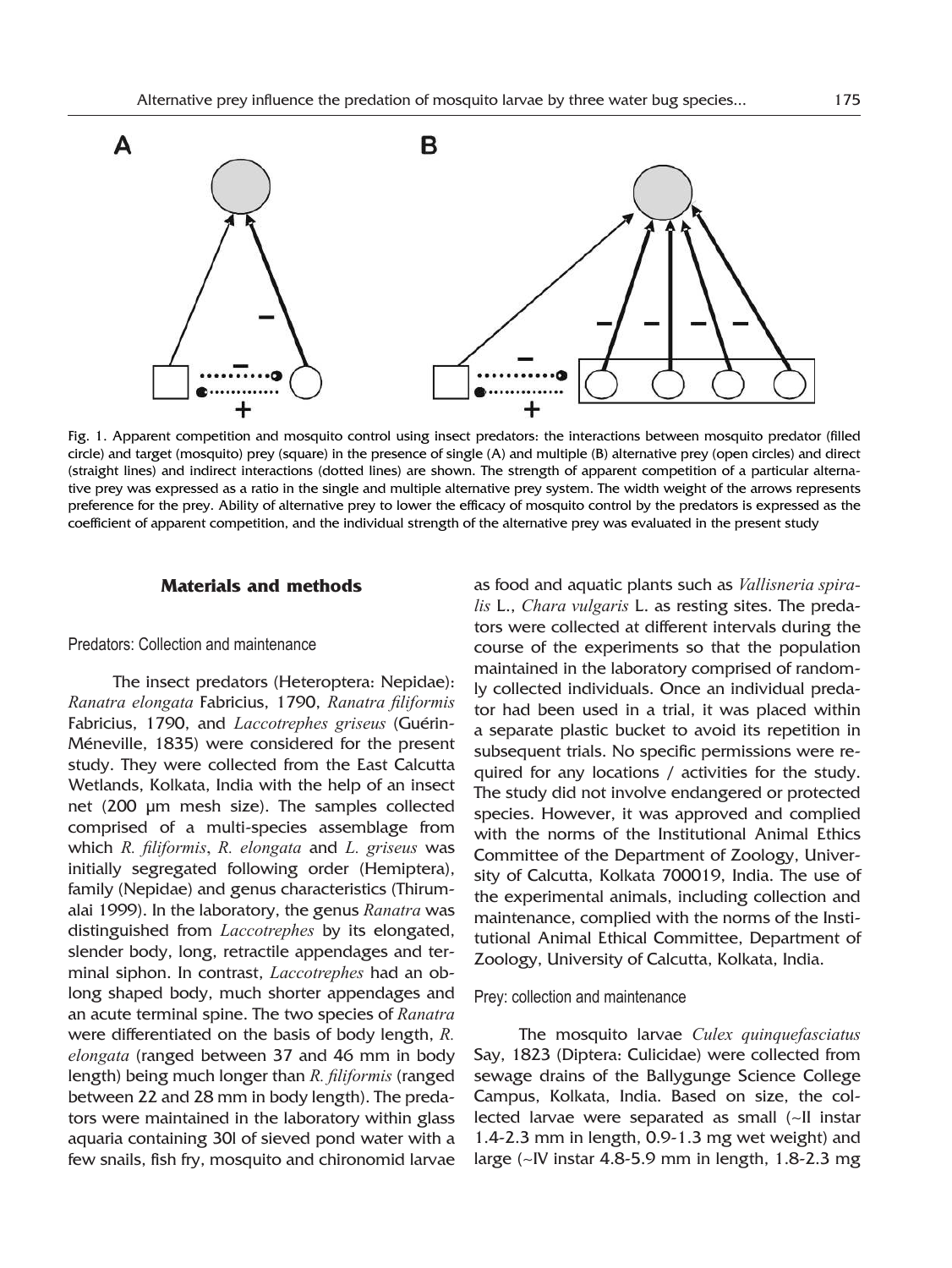wet weight) larvae. The smaller larvae were further reared in enamel trays containing de-chlorinated tap water and yeast powder as food (Laviest® capsules). The collections of larvae were made regularly to ensure continuous availability for the experiments.

The chironomid larvae were obtained from the sediment collected from the same sewage drains. The collected sediment was placed within enamel tubs containing sewage and tap water in equal volume, and the set-up was left undisturbed for 2-3 h under a light source. This allowed the chironomid larvae of varied species (Nandy et al. 2012) to emerge and cling to the sides of the tub, which were then collected with the help of a pipette and the larger ones (>15mm) were used in the experiments.

The fry stages of the fish *Labeo rohita* Hamilton, 1822 (Cypriniformes: Cyprinidae) that were used in the experiments measured 3.2-3.5 cm in length from mouth to base of the caudal fin, and weighed 0.18-0.21 g (wet). These were bought from a local fish farm and maintained in the laboratory within plastic tubs (52 cm diameter and 24 cm in height) containing 70 dm<sup>3</sup> sufficiently aerated water, at low densities (100 individuals per 70 dm<sup>3</sup>). The fry stages of the fish *Labeo rohita* were obtained from a commercial fish farm (M/S, Nilu Ghosh fish farm, Naihati, West Bengal, India) and following completion of the experiments, they were released into the ponds of the Ballygunge Science College campus, Ballygunge, Kolkata, India.

The tadpoles of *Duttaphrynus melanostictus* (Schneider, 1799) (Anura: Bufonidae) (formerly *Bufo melanostictus*) and the snails *Racesina luteola* (Lamarck, 1822) (Gastropoda: Lymnaeidae) (formerly *Lymnaea luteola*) were collected from the same location as that of the predators and maintained in the laboratory within the glass aquaria. Sediments, detritus and lettuce were added as food source. The 0-leg stage tadpoles weighing 10.7–12.4 mg and snails measuring 3-5 mm in shell height were considered as prey.

The predators and the prey were maintained within the laboratory under optimal conditions of temperature ranging between 25 and 30°C, relative humidity between 80 and 85%, and photoperiod 14h L: 10h D. The predators, before use in the experiments, were fed to satiation and starved for 24 h and only those predators that had been acclimatized to laboratory conditions for at least 7 days were used in the experiments. As food, the predators were provided with adequate numbers of all the prey types used in the experiment. The experiments were carried out between June and September of 2012 during the rainy season, with an abundance of all the predator and prey species in the freshwater habitats. Following completion of the experiments, all the insect predators and tadpoles were released into the ponds of the Ballygunge Science College campus, Ballygunge, Kolkata, India.

## Experimental design

Two-prey system: Mosquito larvae were paired with one type of alternative prey (chironomid larvae, fish fry, snails or tadpoles) in a 30:15 ratio (except mosquito: chironomid, where the ratio was 30:30) and offered to a single predatory insect.

Multi-prey system: A single predator was exposed to mosquito, chironomid, fish fry, tadpoles and snails together in the same medium in a ratio of 30:30:15:15:10. Six trials were repeated per predator species per prey combination for both systems (Klecka and Boukal 2012). The experimental system included a glass aquarium (38×36×36 cm) filled with 35  $dm<sup>3</sup>$  of water (aged tap water: pond water =  $1:1$  pH 7.5-8.0 depending on the pond water used during the course of the study) with several specimens of *Pistia*, *Ipomoea* and *Lemna* as refuge for both prey and predators. Table 1 illustrates the outline of the experimental design. The number of each type of prey consumed was noted after 24 h and the data was used to calculate preference using the formula (Chesson 1983):  $\alpha_i = [\ln(n_{i0} - r_i)/n_{i0}]$ /  $[\sum \ln(n_{j0} - r_j)/n_{j0}]$ , where,  $\alpha_i =$  Manly's selectivity index for prey type  $i, n_{i0}$  = number of items of type i present at the start of the experiment;  $r_i$  = number of prey type *i* consumed;  $r_j$  = number of total prey type *j* consumed,  $n_{i0}$  = number of total items of type *j* present at the start of the experiment,  $j =$ 1 to  $m$  types of prey,  $m =$  number of prey types = 5 (fish fry, snail, tadpole, chironomid and mosquito larvae). The value of  $\alpha$  ranges from 0 to 1. In the 2-prey system  $\alpha_i = 0.5$  indicates non-selective feeding,  $\alpha > 0.5$  indicates positive selection,  $\alpha < 0.5$ indicates negative selection. Similar values for  $\alpha$ <sub>i</sub> in the presence of five prey items would be 0.2. Error values of alpha were then obtained from the mean and bootstrapped confidence interval (CI). The de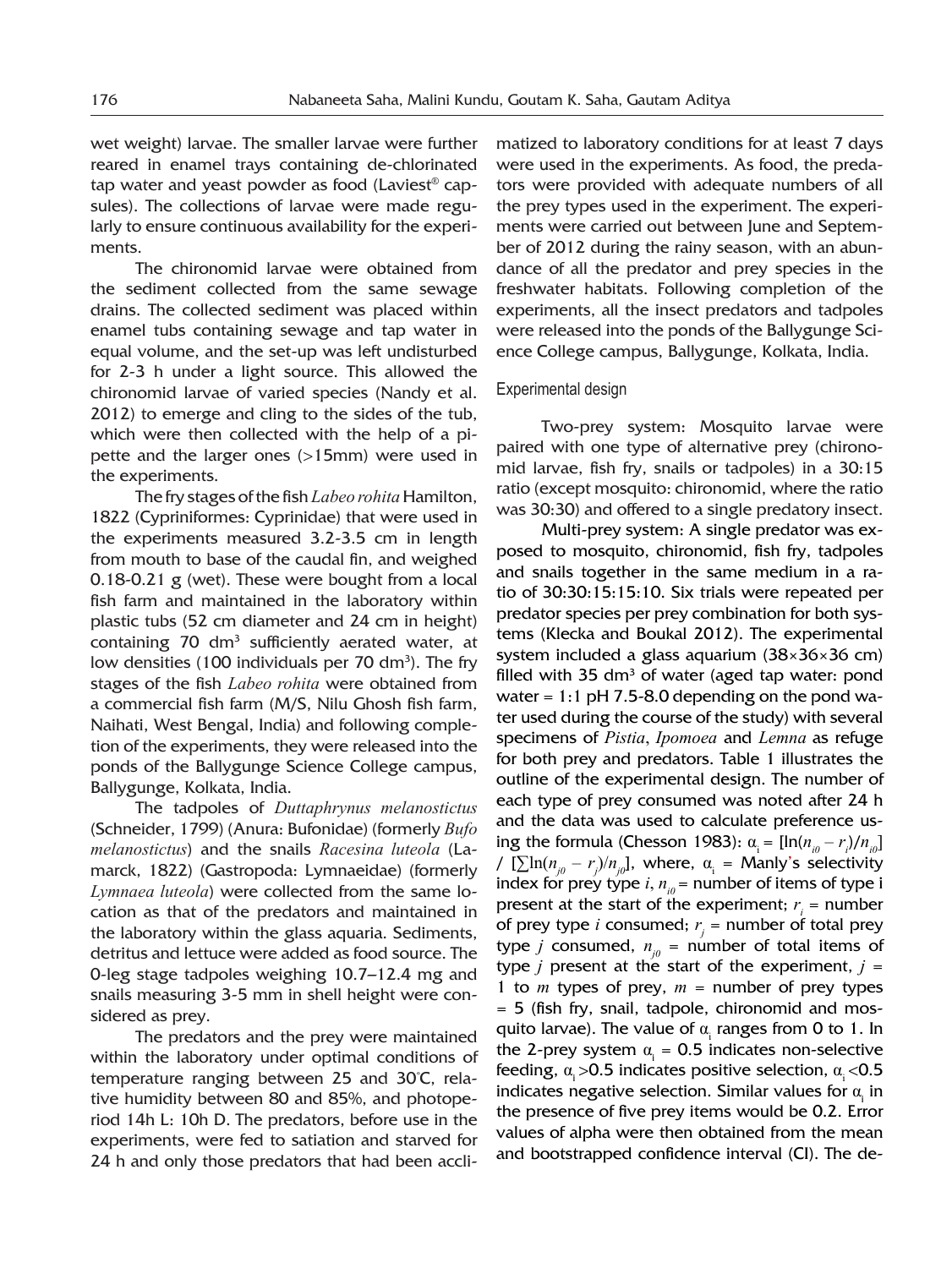viations of alpha from non-selective feeding were obtained by calculating bootstrapped CI (Efron and Tibshirani 1991) using R software (boot, boot.ci, "basic" bootstrapping for confidence intervals,  $R =$ 9,999) (Davison and Hinkley 1997; Canty and Ripley 2020) to determine if the confidence interval overlaps non selective feeding (0.5, for 2 prey; 0.2, for multiprey) or each other.

The diet overlaps of the three predatory insects were calculated using Pianka's overlap index in Ecosim 7.0 (Gotelli and Entsminger 2001) based on the formula:  $O_{ij} = O_{ji} = \sum \alpha_{ik}\alpha_{jk}/\sqrt{\alpha^2_{ik}^2_{jk}}$ , where  $O_{ij}$  = O<sub>ii</sub> denotes diet overlaps of predator species j and i, the values denote Manly's selectivity for a particular prey. The value of  $O_{ii} = O_{ii}$  lies between 0 and 1, the greater the value, the more similar the diet between the predator pairs.

The ratio of selectivity for mosquito in the

two-prey  $(\alpha_{M2})$  and multi-prey ( $\alpha_{M5}$ , M5 since five prey were present) system was used to represent the coefficient of apparent competition (CAC), *k*, using the formula:  $\alpha_{_{\rm M2}}$  =  $k \times \alpha_{_{\rm M5}}$ 

The value of *k* reflects the impact of an alternative prey against mosquito when present in twoprey and multiple prey conditions, and thus *k* was used as a surrogate of apparent competition attributable to the alternative prey. A value of  $k = 1$ , indicates no difference in impact by the alternative prey in the two prey against multiple prey condition; for a particular alternative prey, the smaller the value of *k* from 1, the greater will be its ability to depress the preference for mosquito. The one tailed *t*-test (Zar 1999) was performed to confirm if the values of *k* differed significantly from 1. The statistical analyses were conducted using SPSS 17.

The experimental trials were carried out at

| <b>Experiment</b>                                                                                                | <b>Remarks</b>                                                                                                                                                                     |    |                        |                  |              |
|------------------------------------------------------------------------------------------------------------------|------------------------------------------------------------------------------------------------------------------------------------------------------------------------------------|----|------------------------|------------------|--------------|
| A. Two prey experiment                                                                                           |                                                                                                                                                                                    |    |                        |                  |              |
| Prey used                                                                                                        | Chironomid larvae<br>(C)                                                                                                                                                           |    | Aquatic snails<br>(AS) | Fish fry<br>(FF) | Tadpoles (T) |
| Predators                                                                                                        | Laccotrephes griseus, Ranatra elongata, Ranatra filiformis                                                                                                                         |    |                        |                  |              |
| Prey ratio [Mosquito(M) : Alternative prey]                                                                      | 1:1                                                                                                                                                                                |    | 2:1                    | 2:1              | 2:1          |
| Prey density                                                                                                     | 60                                                                                                                                                                                 |    | 45                     | 45               | 45           |
| Trials / Predators                                                                                               | 6 $\times$ prey ratio $\times$ 4 alternative prey = 72trials                                                                                                                       |    |                        |                  |              |
| <b>B.</b> Multiple prey experiment                                                                               |                                                                                                                                                                                    |    |                        |                  |              |
| Prey used                                                                                                        | M                                                                                                                                                                                  | C  | AS.                    | FF               | T            |
| Prey combination                                                                                                 | 6                                                                                                                                                                                  | 6  | 3                      | 3                | 2            |
| Prey density                                                                                                     | 30                                                                                                                                                                                 | 30 | 15                     | 15               | 10           |
| Trials / Predators                                                                                               | 6 trials $\times$ 1 prey combination<br>$(total = 18 \text{ trials} for the 3 predator species)$                                                                                   |    |                        |                  |              |
| Predators                                                                                                        | Laccotrephes griseus, Ranatra elongata, Ranatra filiformis                                                                                                                         |    |                        |                  |              |
| Observation                                                                                                      | Number of live prey present was observed and counted at<br>the end of 24 h period.                                                                                                 |    |                        |                  |              |
| Analysis                                                                                                         | Manly's alpha selectivity index and comparison between the<br>values in the two-prey and multiple-prey experiment along<br>with the Pianka's niche overlap index.                  |    |                        |                  |              |
| Hypothesis tested                                                                                                | Relative efficacy of the alternative prey to reduce the vulner-<br>ability of the mosquito larvae when present as a sole alterna-<br>tive prey and with multiple alternative prey. |    |                        |                  |              |
| In all trials a single predator was used. Irrespective of species, a predator individual was used only once in a | trial.                                                                                                                                                                             |    |                        |                  |              |

Table 1. Outline of the experimental design followed in the present study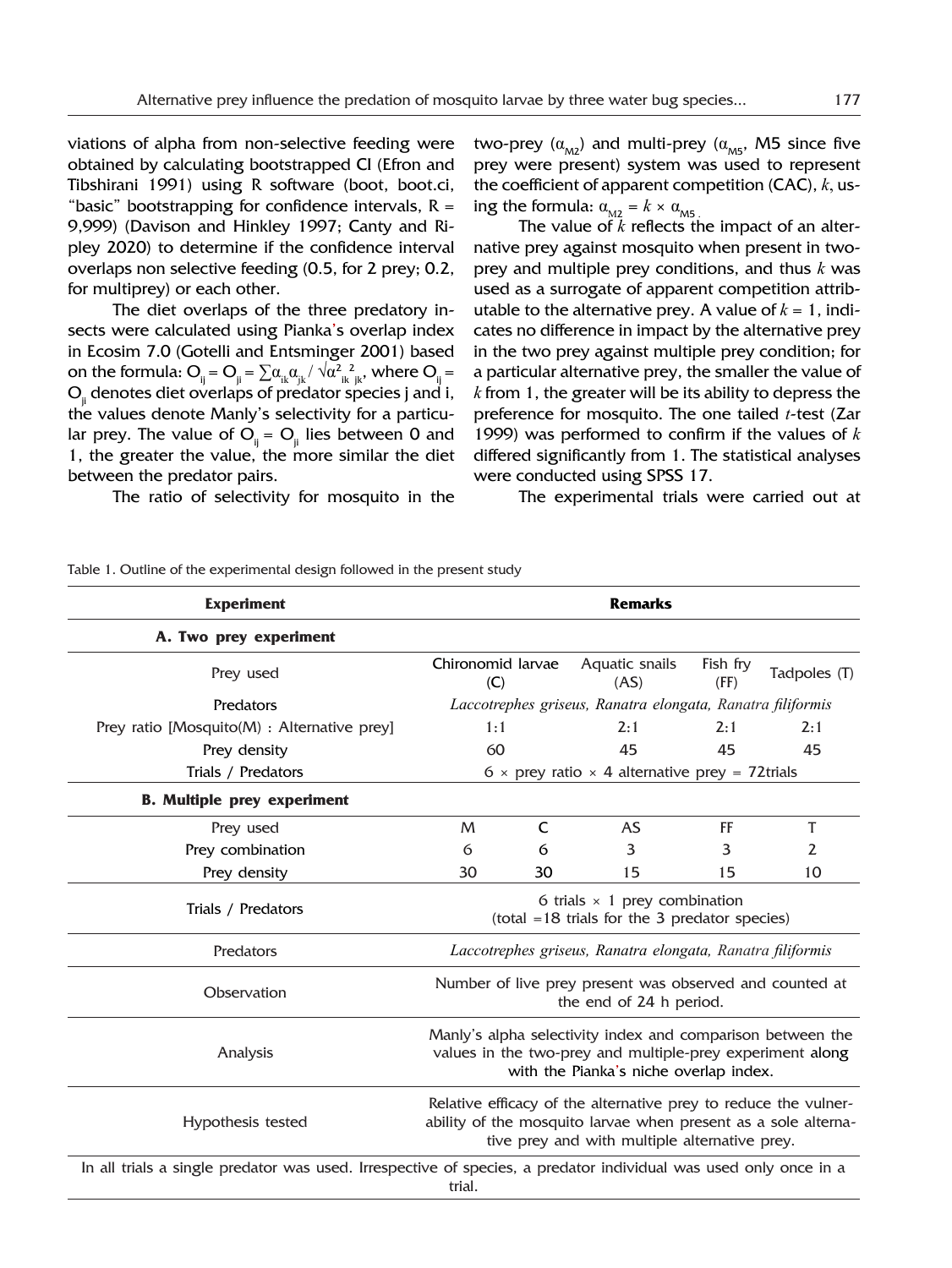different time intervals using different prey and predator individuals, such that the trials represent true replicates. Irrespective of species, the prey and predator individuals once used in the experiments were discarded without further maintenance in the laboratory. For a particular trial, the selection of prey and predator individuals was made at random from the pool of individuals maintained in the laboratory, to randomize the selection of prey and predator individuals. For a particular experiment, the trials were conducted at definite time intervals, in accordance with "interspersion" (Hurlbert 1984).

#### **Results**

Mosquito prey consumption by the insect predators varied with the two prey and multiple prey system (Table 2). In all instances the selectivity for the mosquito larvae was influenced by the presence of alternative prey. In the presence of snails and tadpoles as single alternative prey, *R. elongata*, *R. filiformis* and *L. griseus* exhibited a strong positive selectivity for mosquito larvae (Fig. 2). In other words, snails and tadpoles were least preferred by all the three predatory insects. The preference pattern for mosquito was different in the presence of chironomid and fish fry as alternative prey. In the presence of chironomid larvae, *R. elongata* and *L. griseus* preferred mosquito larvae (α<sub>m</sub> >0.5), but *R. filiformis* exhibited an opportunistic pattern ( $\alpha_m$ ~0.5). In the presence of fish fry, *R. filiformis* exhibited negative selectivity for mosquito larvae, the pattern being opposite for the two other predators. In the multi-prey system, *R. elongata* and *L. griseus* positively selected mosquito larvae. These two predators also showed preference for fish fry but none seemed to prefer chironomid larvae, the avoidance being stronger for *L. griseus*. On the other hand, *R. filiformis* exhibited a distinct preference for fish fry over all the other prey types including mosquito larvae, a pattern which was also evident in the two prey treatments. Apparently, all the insect predators tended to avoid snails and tadpoles, both under two prey and multiple prey conditions (Figs. 2 and 3). The observed mean overlap index (Oji) value was 0.77 and differed significantly (*p*  $\langle 0.02 \rangle$  from the expected value of 0.46 (mean of simulated indices). The diet overlaps for predator pairs, as observed from Pianka's index varied from 0.53 (*R. elongata* and *R. filiformis*) to 0.93 (*R. filifor-* *mis* and *L. griseus*) (Table 2).

The *k* values (Table 3) quantified the effect of a particular alternative prey on the preference for the target prey (mosquito larvae). The *k* values indicated that in the case of *R. elongata*, chironomid larvae had the greatest impact on  $\alpha_{\text{M}}$  (preference for mosquito), followed by fish fry, tadpoles and snails, although the deviation of the *k* value from 1 was not significant (*p* > 0.05) for chironomid larva. In the case of *R. filiformis and L. griseus* the interaction with mosquito larvae was maximally impacted by fish fry followed by chironomids, tadpoles and snails. This is further elaborated in Fig. 4, where the relative contribution of the alternative prey is shown with reference to the three nepid water bugs.

#### **Discussion**

Different species of water bugs consume mosquito larvae in varying numbers depending on their taxonomic identity and habitat conditions (Aditya et al. 2004; Saha et al. 2009, 2010; Sivagnaname 2009). However, the prey consumption pattern of *R. elongata, R. filiformis* and *L. griseus* was lower in comparison to observations of the other co-occurring water bugs (Belostomatidae) namely, *Diplonychus annulatus* (Fabricius), *D. rusticus* (Fabricius) and *Anisops bouvieri* (Kirkaldy) (Aditya et al. 2004; Saha et al. 2007a, b, 2009, 2010). In the water bugs *Kirkaldyia* (= *Lethocerus*) *deyrollei* (Vuillefroy) (Belostomatidae) and *Appasus japonicus* Vuillefroy (Belostomatidae) the differences in the shape of the rostrum and the claws (Ohba 2008) have been attributed to their differences in prey selection pattern and dietary choice (Ohba and Nakasuji 2006). In many heteropteran bugs exploitation of the space and prey consumption vary with the availability of light (Saha et al. 2008), habitat complexity (Saha et al. 2009), and relative abundance and orientation of prey (Aditya et al. 2005; Sivagnaname 2009, Saha et al. 2010) in the habitat. Similarly, among the nepid water bugs considered in the present study, the variations in prey consumption were likely due to differences in morphological features such as rostrum and legs. The prey consumption pattern and the predatory tactics of nepid bugs are similar to those of dragonfly larvae, following a sit-and-wait strategy (Flynn and Moon 2011), in comparison to the belostomatid bugs and diving beetles, which actively hunt for prey (Saha et al. 2007a,b; Ohba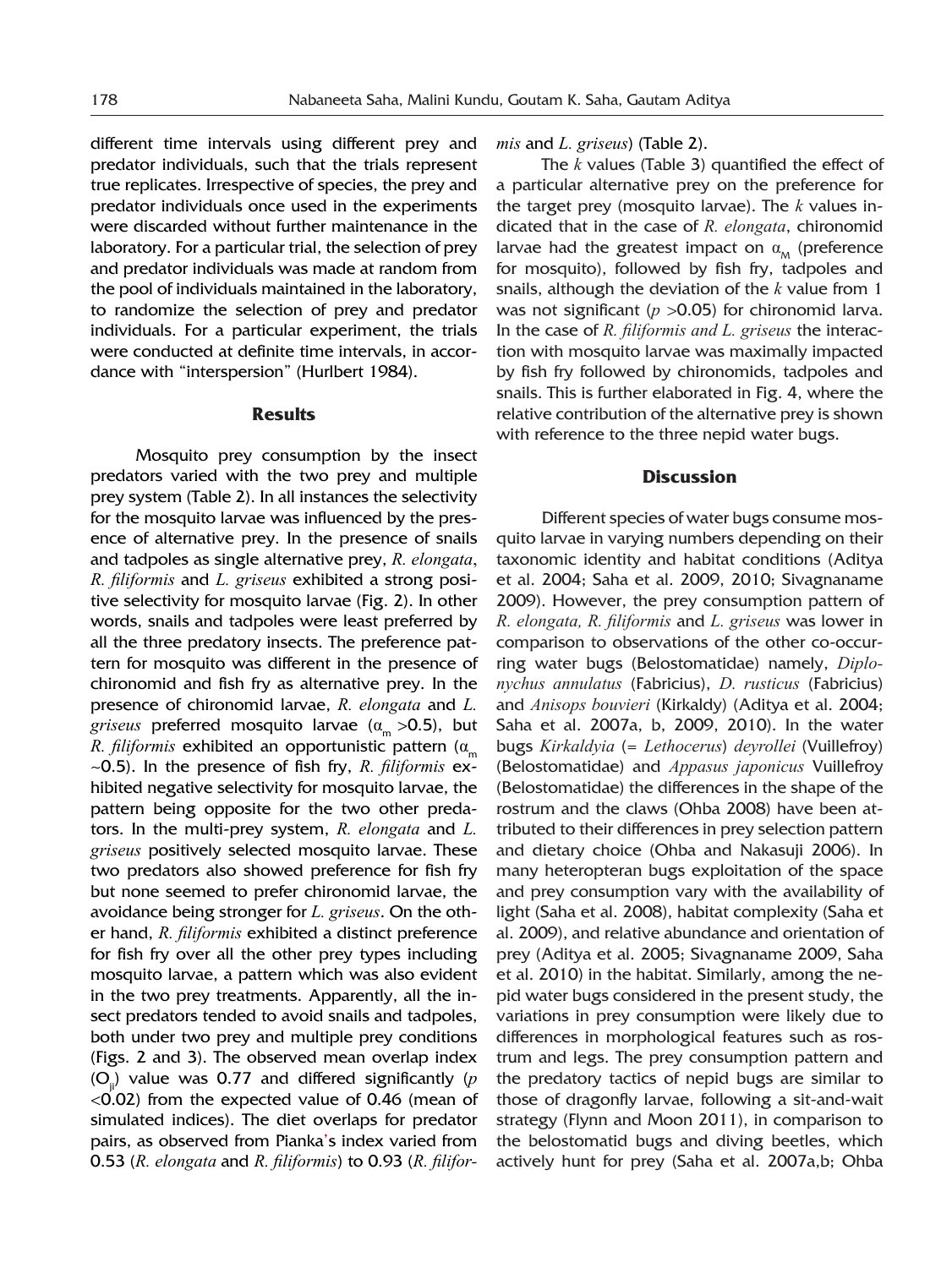Table 2. Prey consumption (Mean ±SE) by the three different heteropteran predators *R. elongata, R. filiformis* and *L. griseus* under in two prey (A) and multiple prey (B) conditions along with the Pianka's niche overlap index (C) based on the consumption of different prey species

|                      |                  | A. Two prey experiment                    |                      |                             |                 |  |
|----------------------|------------------|-------------------------------------------|----------------------|-----------------------------|-----------------|--|
| <b>Prey species</b>  |                  | <b>Predator</b>                           |                      |                             |                 |  |
|                      |                  | Ranatra elongata                          | Ranatra filiformis   | <b>Laccotrephes griseus</b> |                 |  |
| Prey combination     | Mosquito larva   | $20.17 \pm 2.94$                          | $9.50 \pm 0.76$      | $19.17 \pm 2.94$            |                 |  |
|                      | Chironomid Jarva | $16.00 \pm 1.77$                          | $8.50 \pm 0.42$      | $4.00 \pm 0.68$             |                 |  |
|                      | Mosquito larva   | $21.16 \pm 2.61$                          | $8.67 + 0.92$        | $14.83 \pm 0.91$            |                 |  |
|                      | Fish fry         | $3.33 \pm 0.49$                           | $6.67 \pm 0.42$      | 4.67 $\pm$ 0.33             |                 |  |
|                      | Mosquito larva   | $25.5 \pm 0.76$                           | $13.16 \pm 2.72$     | $18.17 \pm 2.46$            |                 |  |
|                      | Aquatic snail    | $0.83 + 0.31$                             | $0.17 \pm 0.17$      | $0.33 \pm 0.21$             |                 |  |
|                      | Mosquito larva   | $13.67 \pm 1.86$                          | $15.67 \pm 1.49$     | $13.17 \pm 2.30$            |                 |  |
|                      | Tadpole          | $0.33 \pm 0.21$                           | $0.17 \pm 0.17$      | $0.17 \pm 0.17$             |                 |  |
|                      |                  | <b>B.</b> Multiple prey experiment        |                      |                             |                 |  |
|                      |                  | Multiple prey                             |                      |                             |                 |  |
| Predator             | Mosquito larva   | Chironomid larva                          | Fish fry             | Aquatic snail               | Tadpole         |  |
| Ranatra elongata     | $19.50 \pm 2.29$ | $9.50 \pm 1.23$                           | $5.67 \pm 1.14$      | $1.17 \pm 0.31$             | $0.67 \pm 0.33$ |  |
| Ranatra filiformis   | $9.83 \pm 2.73$  | $4.00 \pm 1.31$                           | $13.00 \pm 0.36$     | $2.17 \pm 0.47$             | $0.33 \pm 0.21$ |  |
| Laccotrephes griseus | $12.83 \pm 1.05$ | $2.83 \pm 0.47$                           | $8.83 \pm 1.19$      | $1.17 \pm 0.31$             | $0.33 \pm 0.21$ |  |
|                      |                  | C. Values of Pianka's niche overlap index |                      |                             |                 |  |
| Ranatra filiformis   |                  |                                           | Laccotrephes griseus |                             |                 |  |
| Ranatra elongata     |                  | 0.56                                      |                      | 0.81                        |                 |  |
| Ranatra filiformis   |                  |                                           |                      | 0.93                        |                 |  |

and Takagi 2010). The sit-and-wait strategy is characteristic of *Ranatra* (Blois and Cloarec 1983; Bailey 1986) that require that the prey be pursued once it arrives in the vicinity of the predator. Under natural conditions nepid predators exhibit slow mobility compared to the belostomatid bugs and diving beetles, more suitable for their sit-and-wait strategy.

From the results of the two-prey and multiple-prey experiments, it was apparent that the presence of alternative prey influenced the mosquito prey selectivity of the predatory insects. Selectivity of alternative prey by *R. filiformis*, *R. elongata*  and *L. griseus* varied with prey species identity. As indicated through the coefficient of apparent competition, *k*, chironomid larvae, tadpoles, snails and fish fry as alternative prey, buffered the vulnerability of target mosquito prey with varying intensity. For instance, *L. griseus* and *R. filiformis* showed higher selectivity for fish fry while *R. elongata* preferred

chironomid larvae. Effectively, the differences in the prey selection pattern are a reflection of resource partitioning among the three species *R. elongata, R. filiformis* and *L. griseus* that co-occur in the wetlands. The alternative prey species were observed to exert a varying competitive effect depending on the predator species, as indicated by the values of coefficient of apparent competition (Table 3). Thus, chironomids had a higher impact on mosquito prey selectivity of *R. elongata* than of *R. filiformis* and *L. griseus*. A similar effect was exerted by fish fry on the prey selectivity of *R. filiformis* and *L. griseus*. The preference for alternative prey displayed by predatory insects raises a concern for the effective regulation of the mosquito population, since it lowers the possibility of selection of mosquito prey in the diet (Blaustein and Chase 2007; Juliano 2009). Although alternative prey consumption is common for generalist predatory insects like odonate larvae (Saha et al. 2009), diving beetles (Aditya and Saha 2006),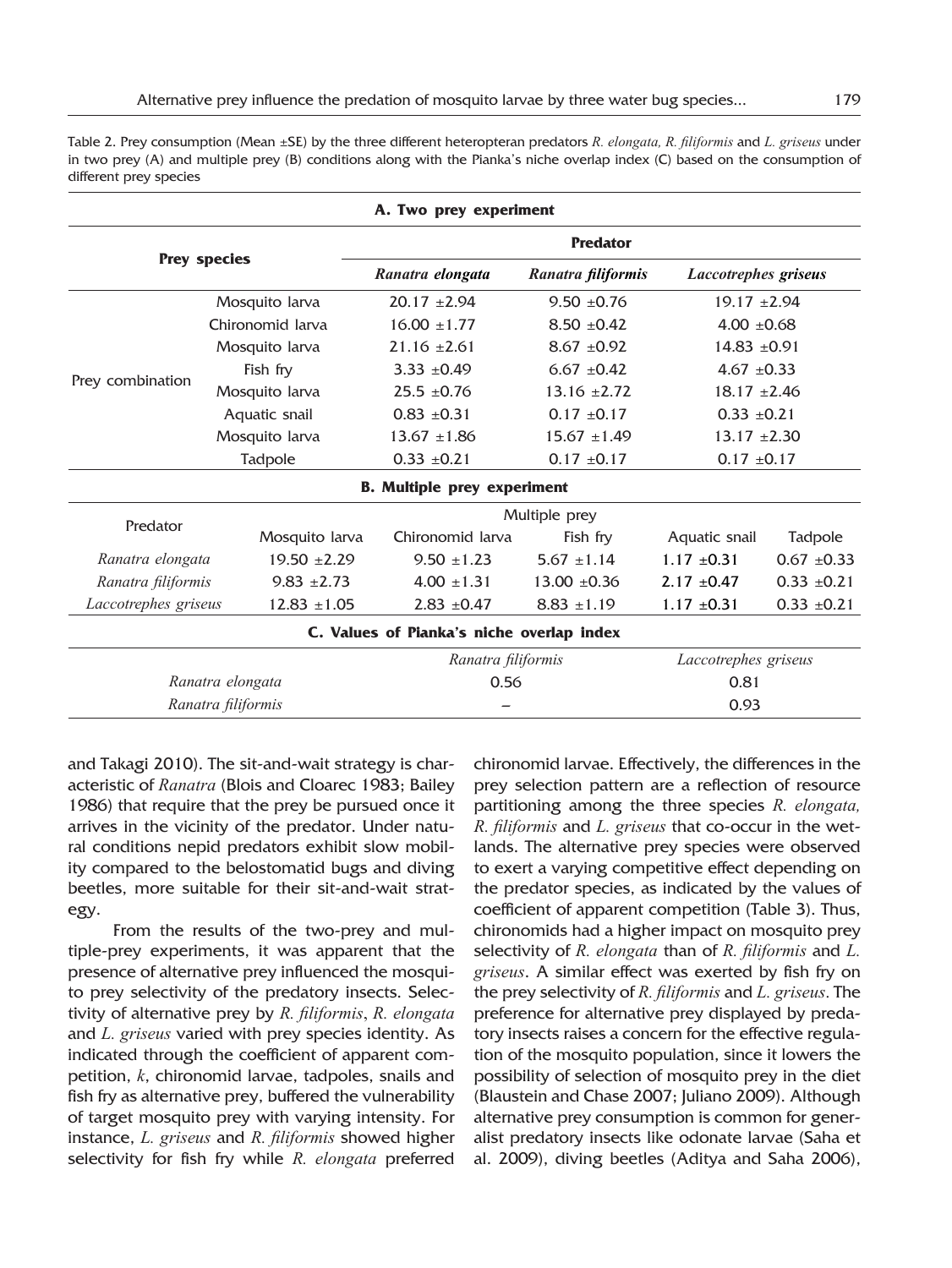Table 3. Values of " $k$ " (coefficient of apparent competition) calculated from the equation  $\alpha_{_{\rm M2\text{-}prey}}=k\times \alpha_{_{\rm Mmultiprey}},$  where  $k$  is a measure of the effect of a particular alternative prey on the selectivity of mosquito under two-prey in contrast to multiple prey conditions. In this instance, a value of *k* = 1, would indicate no difference in mosquito prey selectivity under two prey or multiple prey conditions due to the particular prey. The smaller the value of *k* for a particular alternative prey, the greater will be its ability to depress the preference for mosquito. Values of *k* significantly different from 1 are marked with asterisk (results of *t*-test, p <0.05). Here, chironomid larvae have the highest impact on  $a_{\rm M}$  for the predator  $Ranatra$  elongata whereas fish fingerlings depress  $a_{\rm M}$  the most in the case of *Ranatra filiformis* and *Laccotrephes griseus*

| <b>Alternative prey</b> | <b>Predator</b>  |                    |                      |  |  |
|-------------------------|------------------|--------------------|----------------------|--|--|
|                         | Ranatra elongata | Ranatra filiformis | Laccotrephes griseus |  |  |
| Chironomid larva        | 1.1              | $3.6^\circ$        | $2.0^\circ$          |  |  |
| Fish fry                | $1.5^{\circ}$    | $2.4^{\circ}$      | $1.9^{\circ}$        |  |  |
| Snail                   | $1.8^{\circ}$    | $6.5^{\circ}$      | $2.8^{\circ}$        |  |  |
| <b>Tadpole</b>          | $1.7^{\circ}$    | $6.5^\circ$        | 2.8                  |  |  |



© mosquito <sup>III</sup> chironomid ◆ fish - snail △ tadpole



Fig. 3. Manly's selectivity index ( $\alpha$  – alpha) for mosquito larvae, chironomid larvae, fish fry, snails and tadpoles in multi-prey system for *R. elongata*, *R. filiformis* and *L. griseus*. Selectivity of 0.2 indicates no preference or consumption at rates proportional to the abundance of each prey in the medium. Confidence intervals were obtained through bootstrapping

Fig. 2. Manly's selectivity index (αM) for mosquito larvae in the presence of chironomid larvae, fish fingerlings, snails and tadpoles as alternative prey in separate treatments. Selectivity of 0.5 indicates no preference or consumption at rates proportional to each prey's abundance in the medium. Symbols show averages (six replicates per each prey combination) and whiskers represent confidence intervals obtained through bootstrapping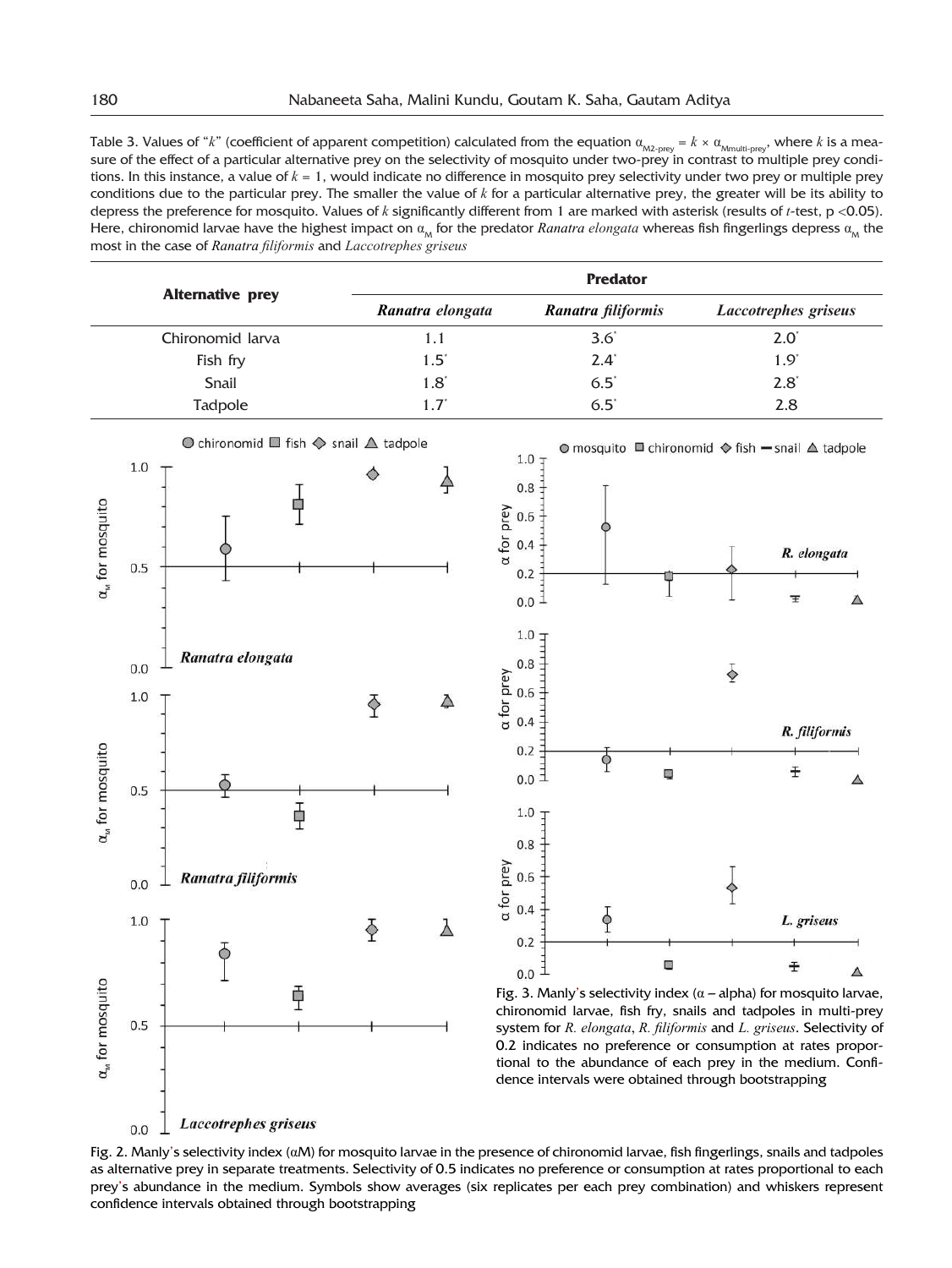

Fig. 4. Schematic representation of the links of the prey to the three water bugs (Nepidae), justifying the generalist predatory nature. The thickness of the arrows indicates the magnitude of impact each alternate prey exerts on the selectivity of mosquito. Here, chironomid larvae have the highest impact on αM for the predator *R. elongata* whereas, fish fingerlings depress αM the most in the case of *R. filiformis* and *L. griseus*, as mentioned in Table 3

and heteropteran bugs (Saha et al. 2008, 2010), the relative efficiency of the alternative prey to reduce mosquito prey mortality varies with the prey preference of the concerned species. Proximately, based on the relative number of alternative prey available, the efficacy of a particular predator may vary accordingly in different mosquito larval habitats. The spatial orientation and mobility of the prey influence their vulnerability to the insect predators, as a result of which the prey selectivity may vary. The movement and distribution of chironomid larvae, snails, fish fry and tadpoles differ from mosquito larvae, which may have influenced the prey selection by the insect predators. Although, at a proximate level, the efficacy of the nepid water bugs may vary with the relative number of the alternative prey available, the microhabitat utilization and spatial orientation of the prey are also crucial factors in the outcome of the species interaction.

Species composition in mosquito breeding sites varies according to size, location and habitat permanence (Sunahara et al. 2002; Banerjee et al. 2010). Considering tropical wetlands as mosquito breeding sites, multiple prey species are available for the insect predators *R. elongata, R. filiformis* and *L. griseus* (Bambaradeniya et al. 2004). Theory suggests that alternative prey can induce apparent mutualism, reducing predation pressure on mosquito larvae (Juliano 2009). Apparent mutualism is a form of apparent competition, viewed as a benefit to the prey population when they occur together and share a common predator (Blaustain and Chase 2007). Mosquitoes will benefit from the selection of one or multiple alternative prey by these insect predators, resulting in unaltered mosquito population growth even in presence of the insect predators. Although long-term assessment is essential to judge the population consequences of prey selectivity by nepid bugs and other insect predators (Bailey 1986; Ohba and Nakasuji 2006; Ohba 2008; Klecka and Boukal 2012), the present instance utilized the prey selectivity index as a surrogate to highlight the effects of apparent competition on the mosquito population. The prey selectivity pattern of the nepid water bugs suggests apparent completion as an obvious mechanism to reduce mosquito prey vulnerability (Kundu et al 2014). Given that the preservation of the ecosystem services of wetlands is a priority, generalist insect predators such as *R. elongata, R. filiformis* and *L. griseus* deserve promotion for regulation of mosquitoes using natural enemies. However, success with the use of the nepid bugs as a biocontrol agent may be constrained through indirect interactions like apparent competition and intraguild predation (Brahma et al. 2015a,b). The selection and relative preference for alternative prey constitute an inherent limitation with the use of generalist insect predators, including these nepid bugs, in biological control of mosquitoes (Saha et al. 2009, 2010, 2012). On the other hand, the use of insect predators for biological control of mosquitoes would augment the conservation biological control mechanism of preserving ecosystem functions and regulating mosquitoes using natural enemies. Thus, predatory insects such as these nepid bugs can impose constraints and limitations l (Dambach 2020) in achieving the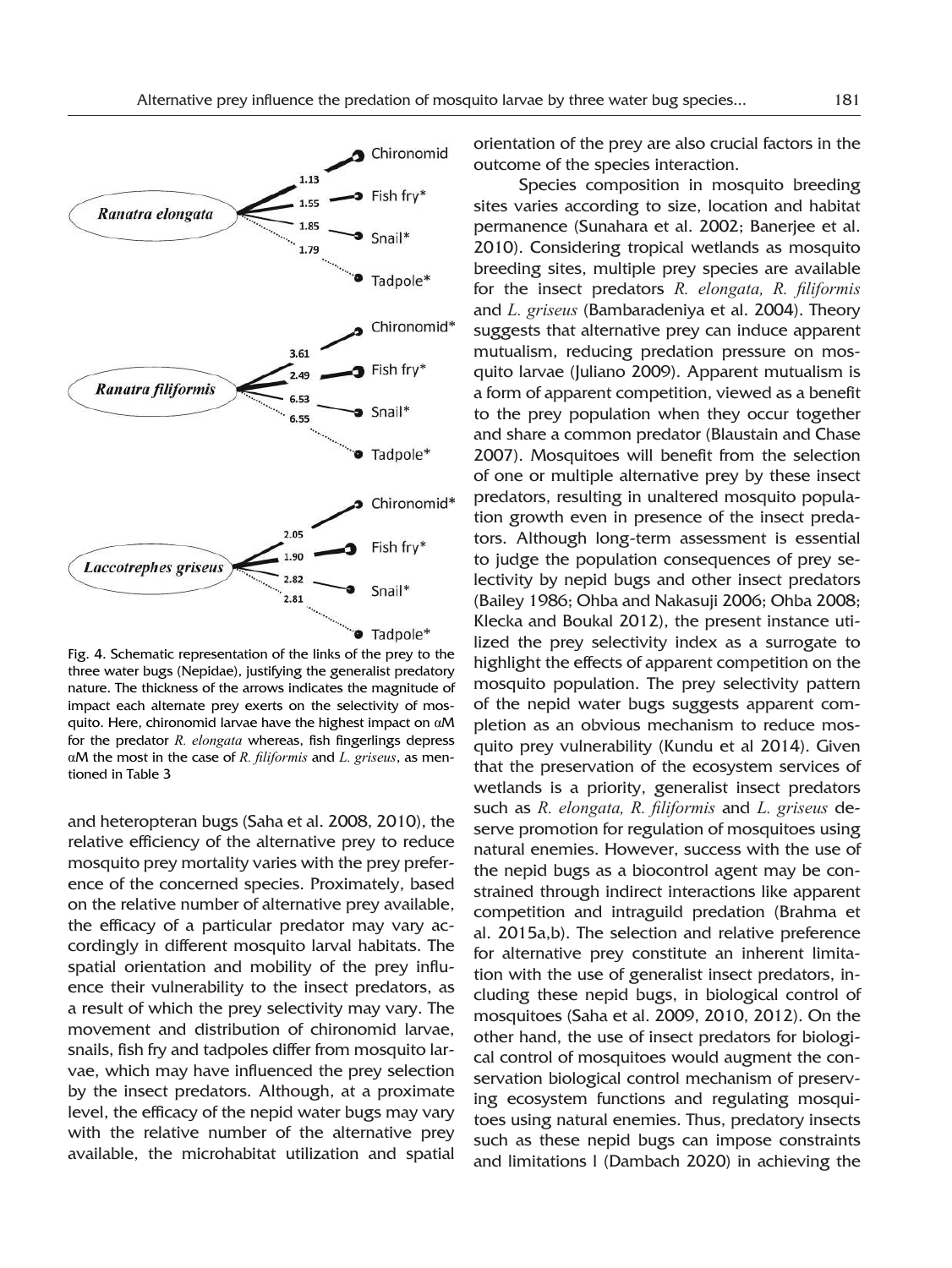goal of mosquito regulation effectively. Further field tests using these predators and the constraints that prevent the regulation of mosquitoes (Kundu et al. 2014; Brahma et al. 2015a,b) need to be evaluated to substantiate the proposition of using generalist insect predators for regulation of mosquitoes on wetlands.

#### **Acknowledgements**

The authors acknowledge the constructive comments of the esteemed reviewers in enhancing the manuscript to the present form. The authors are grateful to the respective Heads, Department of Zoology, University of Calcutta and University of Burdwan, India, for the facilities provided including the DST-FIST and UGC-DRS SAP programmes, Government of India. GA acknowledges UGC for the Research Award sanction no. F.30-90(SA-II) /2009, dated 17 Sep. 2009.

## **Authors' contributions**

Conceived and designed: G.A., G.K.S.; Field observations and experimental execution: N.S., M.K., G.A.; Statistical analysis: N.S., G.A.; Compilation: G.A., M.K., N.S., G.K.S.

## **References**

- Aditya G., Bhattacharyya S., Kundu N., Saha G.K., 2005, Frequency-dependent prey-selection of predacious water bugs on *Armigeres subalbatus* immatures, J. Vector Borne Dis. 42(1): 9–14.
- Aditya G., Bhattacharyya S., Kundu N., Saha G.K., Raut S.K., 2004, Predatory efficiency of the water bug *Sphaerodema annulatum* on mosquito larvae *Culex quinquefasciatus* and its effect on adult emergence, Biores. Technol. 95(2): 169–172.
- Aditya G., Saha G.K., 2006, Predation of the beetle *Rhantus sikkimensis* (Coleoptera: Dytiscidae) on the larvae of *Chironomus* Meigen (Diptera: Chironomidae) of the Darjeeling Himalayas of India, Limnologica 36(4): 251–257.
- Bailey P.C.E., 1986, The feeding behaviour of a sit-andwait predator, *Ranatra dispar*, (Heteroptera: Nepidae): description of behavioural components of prey capture, and the effect of food deprivation on predator arousal and capture dynamics, Behaviour 97(1): 66–93.
- Bambaradeniya C.N.B., Edirisinghe J.P., De Silva D.N., Gunatilleke C.V.S., Ranawana K.B., Wijekoon S., 2004, Biodiversity associated with an irrigated rice

agro-ecosystem in Sri Lanka, Biodiv. Conserv. 13(9): 1715–1753.

- Banerjee S., Aditya G., Saha N., Saha G.K., 2010, An assessment of macroinvertebrate assemblages in mosquito larval habitats – space and diversity relationship, Environ. Monit. Assess.168(1-4): 597–611.
- Barry M.J., Roberts D.M., 2014, Indirect interactions limit the efficiency of Odonata as natural control agents for mosquito larvae, J. Insect Behav. 27(5): 626–638.
- Bence J.R., 1988, Indirect effects biological control of mosquitoes by mosquito fish, J. Appl. Ecol. 25(2): 505–521.
- Blaustein L., 1992, Larvivorous fishes fail to control mosquitoes in experimental plots, Hydrobiologia 232(3): 219–232.
- Blaustein L., Chase J.M., 2007, Interactions between mosquito larvae and species that share the same trophic level, Annu. Rev. Entomol. 52(1): 489–507.
- Blois C., Cloarec A.,1983, Density-dependent prey selection in the water stick insect, *Ranatra linearis* (Heteroptera), J. Anim. Ecol. 52(3): 849–866.
- Bonsall M.B., Hassell M.P., 1997, Apparent competition structures ecological assemblages, Nature 338: 371–373.
- Brahma S., Sharma D., Kundu M., Saha N., Saha G.K., Aditya G., 2015a, Mosquito Prey vulnerability in intraguild predation between *Ranatra filiformis* and *Anisops bouvieri*: implications in biological control, Proc. Zool. Soc. 68(1): 36–44.
- Brahma S., Sharma D., Kundu M., Saha N., Saha G.K., Aditya G., 2015b, Intraguild predation in Heteroptera: effects of density and predator identity on dipteran prey, Neotrop. Entomol. 44(4): 374–384.
- Canty A., Ripley B.D., 2020, Boot: Bootstrap R (S-Plus) functions. R package version 1.3-25 [Computer software].
- Carvalheiro L.G., Buckley Y.M., Ventim R., Fowler S.V., Memmott J., 2008, Apparent competition can compromise the safety of highly specific biocontrol agents, Ecol. Lett. 11(7): 690–700.
- Chaneton E.J., Bonsall M.B., 2000, Enemy-mediated apparent competition: empirical pattern and the evidence, Oikos 88(2): 380–394.
- Chesson J., 1983, The estimation and analysis of preference and its relationship to foraging models, Ecology 64(5): 1297–1304.
- Dalal A., Cuthbert R.N., Dick J.T.A., Gupta S., 2019, Water depth-dependent notonectids predatory impacts across larval mosquito ontogeny, Pest Manag. Sci. 75(10): 2610–2617.
- Dalal A., Cuthbert R.N., Dick J.T.A., Gupta S., 2020, Prey preferences of notonectids towards larval mosquitoes across prey ontogeny and search area, Pest Manag. Sci. 76(2): 609–616.
- Dambach P., 2020, The use of aquatic predators for larval control of mosquito disease vectors: opportunities and limitations, Biol. Contr. 150: e104357.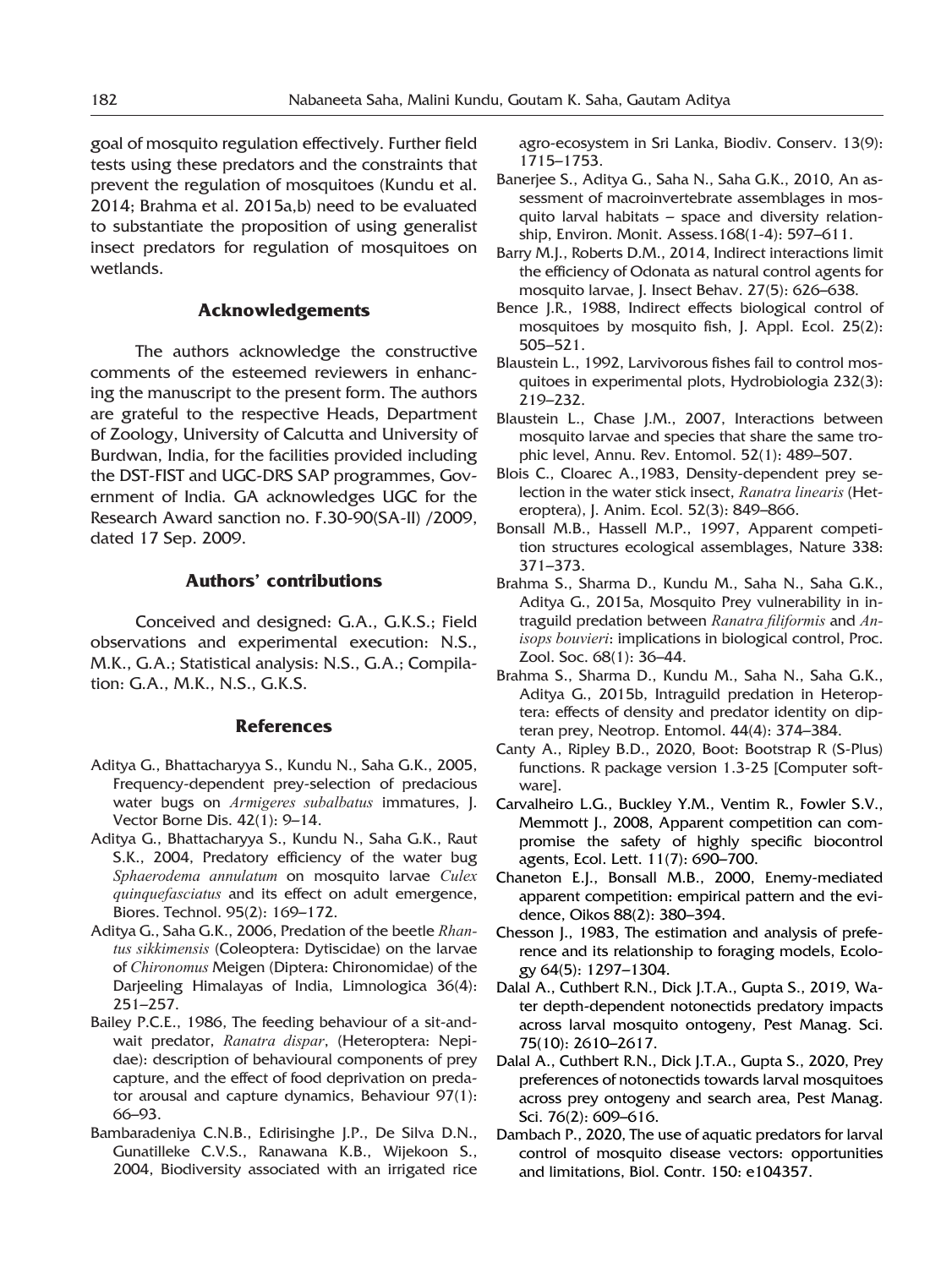- Das P.K., Sivagnaname N., Amalraj D.D., 2006, Population interactions between *Culex vishnui* mosquitoes and their natural enemies in Pondicherry India, J. Vector Ecol. 31(1): 84–88.
- Davison A.C., Hinkley D.V.,1997, Bootstrap methods and their applications, Cambridge University Press, Cambridge, 582 pp.
- Efron B., Tibshirani R.,1991, Statistical data analysis in the computer age, Science 253(5018): 390–395.
- Flynn K.E., Moon D.C., 2011, Effects of habitat complexity, prey type, and abundance on intraguild predation between larval odonates, Hydrobiologia 675(1): 97–104.
- Giovanelli A., Vieira M.V., da Silva C.L.P.A., 2003, Apparent competition through facilitation between *Melanoides tuberculata* and *Biomphalaria glabrata* and the control of systematic, Mem. Inst. Oswaldo Cruz 98(3): 429–431.
- Gotelli N.J., Entsminger G., 2001, EcoSim: Null models software for ecology. Version 7.0 [Computer software], Acquired Intelligence Inc. & Kesey-Bear, Jericho, Vermont. Retrieved from: http:/homepages.together. net/~gentsmin/ecosim/ecosim. htm.
- Holt R.D., 1977, Predation, apparent competition, and the structure of prey communities, Theor. Popul. Biol. 1292): 197–229.
- Holt R.D., 2012, Apparent competition, [in:] Hastings A., Gross L.J. (eds), Encyclopedia of theoretical ecology, University of California Press, Berkeley: 45–52.
- Holt R.D., Kotler B.P., 1987, Short term apparent competition, Am. Nat. 130(3): 412–430.
- Holt R.D., Lawton J.H.,1994, The ecological consequences of shared natural enemies, Annu. Rev. Ecol. Syst. 25(1): 495–520.
- Hurlbert S.H., 1984, Psedoreplication and the design of ecological field experiments, Ecol. Monogr. 54(2): 187–211.
- Juliano S.A., 2009, Species interactions among larval mosquitoes: context dependence across habitat gradients, Annu. Rev. Entomol. 54(1): 37–56.
- Klecka J., Boukal D.S., 2012, Who eats whom in a pool? A comparative study of prey selectivity by predatory aquatic insects, PLoS ONE 7(6): e37741.
- Kloskowski J., Nieoczym M., Stryjecki R. 2020, Between-habitat distributions of pond tadpoles and their insect predators in response to fish presence, Hydrobiologia 847(5): 1343–1356.
- Kumar R., Muhid P., Dahms H-U., Sharma J., Hwang J-S., 2015, Biological mosquito control is affected by alternative prey, Zool. Stud. 54: e55.
- Kundu M., Sharma D., Brahma S., Pramanik S., Saha G.K., Aditya G., 2014, Insect predators of mosquitoes of rice fields: portrayal of indirect interactions with alternative prey, J. Entomol. Zool. Stud. 2(5): 97–103.
- Liu C-Z., Yan L., Li H-R., Wang G., 2006, Effects of predator mediated apparent competition on the population dynamics of *Tetranychus utricae* on apples, BioControl

51(4): 453–463.

- Manna B., Aditya G., Banerjee S., 2008, Vulnerability of the mosquito larvae to the guppies (*Poecilia reticulata*) in the presence of alternative preys, J. Vector Borne Dis. 45(3): 200–206.
- Manna B., Aditya G., Banerjee S., 2011, Habitat heterogeneity and prey selection of *Aplocheilus panchax*: an indigenous larvivorous fish, J. Vector Borne Dis. 48(3):144–149.
- Morris R.J., Lewis O.T., Godfray H.C.J., 2004, Experimental evidence for apparent competition in a tropical forest food web, Nature 428(6980): 310–313.
- Morris R.J., Muller C.B., Godfray H.C.J., 2001, Field experiments testing for apparent competition between primary parasitoids mediated by secondary parasitoids, J. Anim. Ecol. 70(2): 301–309.
- Mukherjee S., Blaustein L., 2019, Effects of predator type and alternative prey on mosquito egg raft predation and destruction, Hydrobiologia 846(1): 215–221.
- Nandy S., Aditya G., Saha G.K., 2012, Nutrient condition and chironomid assemblages in Kolkata, India: assessment for biomonitoring and ecological management, J. Limnol. 71(2): 320–329.
- Ohba S.-Y., 2008, The number of tadpoles consumed by the nymphs of the giant water bug *Kirkaldyia deyrolli* under laboratory conditions, Limnology 9(1): 71–73.
- Ohba S.-Y., Nakasuji F., 2006, Dietary items of predacious aquatic bugs (Nepoidea: Heteroptera) in Japanese wetlands, Limnology 7(1): 41–43.
- Ohba S.-Y., Takagi M., 2010, Predatory ability of adult diving beetles on the Japanese encephalitis vector *Culex tritaeniorhynchus*, J. Am. Mosq. Contr. Assoc. 26(1): 32–36.
- Saha N., Aditya G., Bal A., Saha G.K., 2007a, Comparative study of functional response of common Hemipteran bugs of East Calcutta Wetlands, India, Int. Rev. Hydrobiol. 92(3): 242–257.
- Saha N., Aditya G., Bal A., Saha G.K. 2007b, A comparative study of predation of three aquatic heteropteran bugs on *Culex quinquefasciatus* larvae, Limnology 8(1): 73–80.
- Saha N., Aditya G., Bal A., Saha G.K., 2008, Influence of light and habitat on predation of *Culex quinquefasciatus* (Diptera: Culicidae) larvae by the water bugs (Hemiptera: Heteroptera), Ins. Sci. 15(5): 461–469.
- Saha N., Aditya G., Banerjee S., Saha G.K., 2012, Predation potential of odonates on mosquito larvae: Implications for biological control, Biol. Contr. 63(1): 1–8.
- Saha N., Aditya G., Hampton S., Saha G.K., 2010, Opportunistic foraging by heteropteran mosquito predators, Aquat. Ecol. 44(1): 167–176.
- Saha N., Aditya G., Saha G.K., 2009, Habitat complexity reduces vulnerability of preys: an experimental analysis using aquatic insect predators and immature dipteran prey, J. Asia Pacific Entomol.12(4): 233–239.
- Sano K., Miyoshi K., Ishikawa S., Liepvisay N., Kurokura S., 2011, Impact of predation by water insects on fish